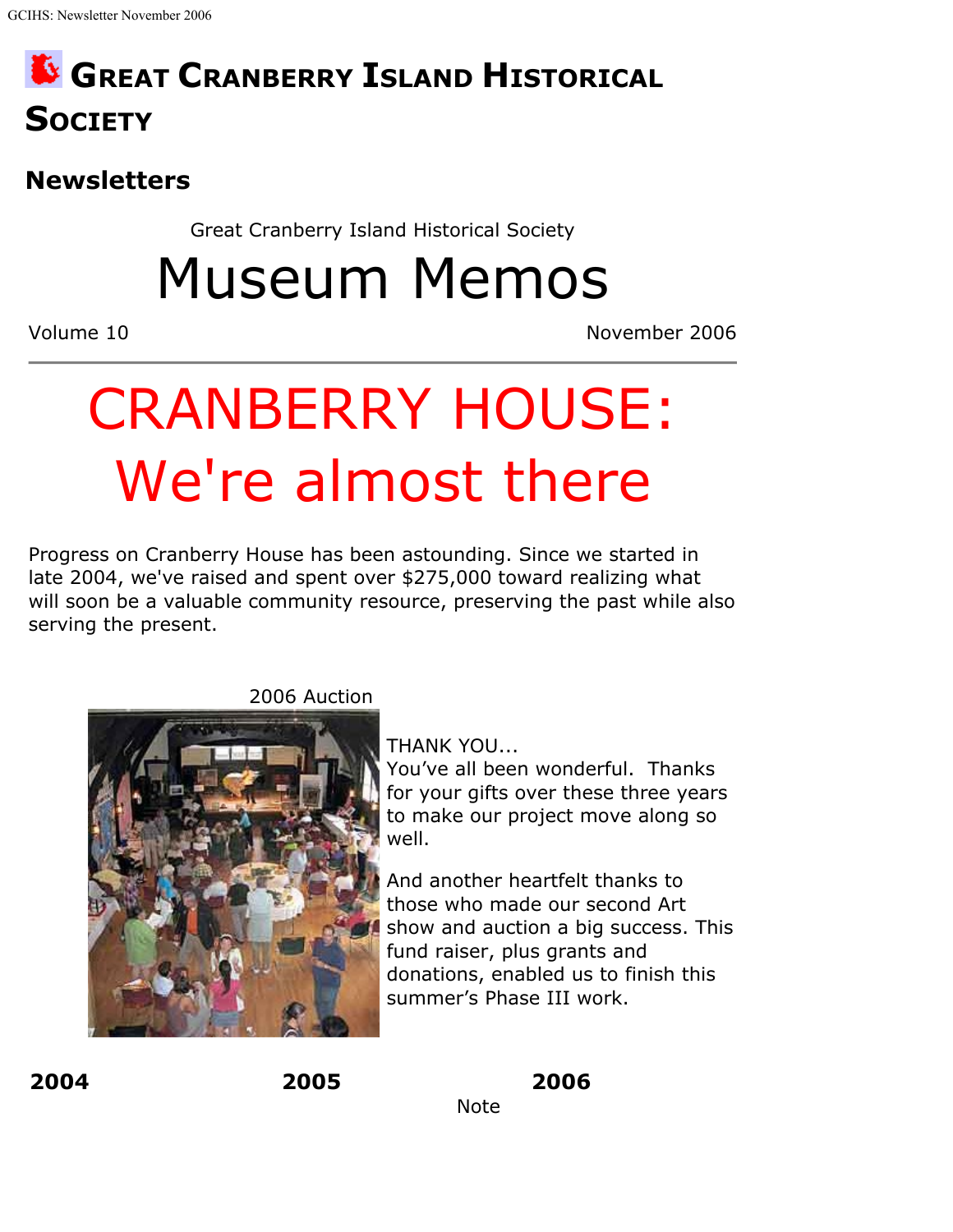GCIHS: Newsletter November 2006





restored central legacy window

Bought and moved the old Mtn. View Inn to its new site

\$ 84,704 raised \$113,852 spent

New windows, doors, siding, trim, electric power

\$117,222 raised \$109,454 spent

New deck, porch, main entry, water well

\$76,653 raised \$73,653 spent

Figures as of 2 Nov 2006

Total spent exceeds raised due to \$10K building fund from before 2004, and loan of \$35K in 2004 (\$25K still outstanding.)

# 64% done!

The work done so far is apparent from the outside. Now mostly interior work, plumbing, electrical, kitchen, and safety equipment must be installed. We still need \$112,000 to open (without the kitchen), and \$160,000 to finish the complete plan, including the café.

Sadly, due mostly to lesser grants, our 2006 income so far is less than last year. The good news is: if we could repeat our 2005 earnings again in 2007, we'd be able to open right away. With enough enthusiasm we can do it! To help, we've got a great event planned for next year.

# 2007: The Miracle Year

In 2007 we want to bring it home. Our big July 28th fund raiser – a Garden Party and Art Auction – will be held on the island, at Cranberry House. We can't use the inside yet, but we'll use the outdoor deck and "Theater Green" created by filling and seeding the front lawn.

This will be our most exciting event ever! We'll concentrate on the fundamentals: ART. Artists and friends of the Cranberry Isles will offer handpainted canvases and wooden furniture – plus a few surprises. So save the date, and invite lots of friends that weekend!

#### **We're on the web at: gcihs.org**

Check out the progress of Cranberry House & museum activities... on the **WEB**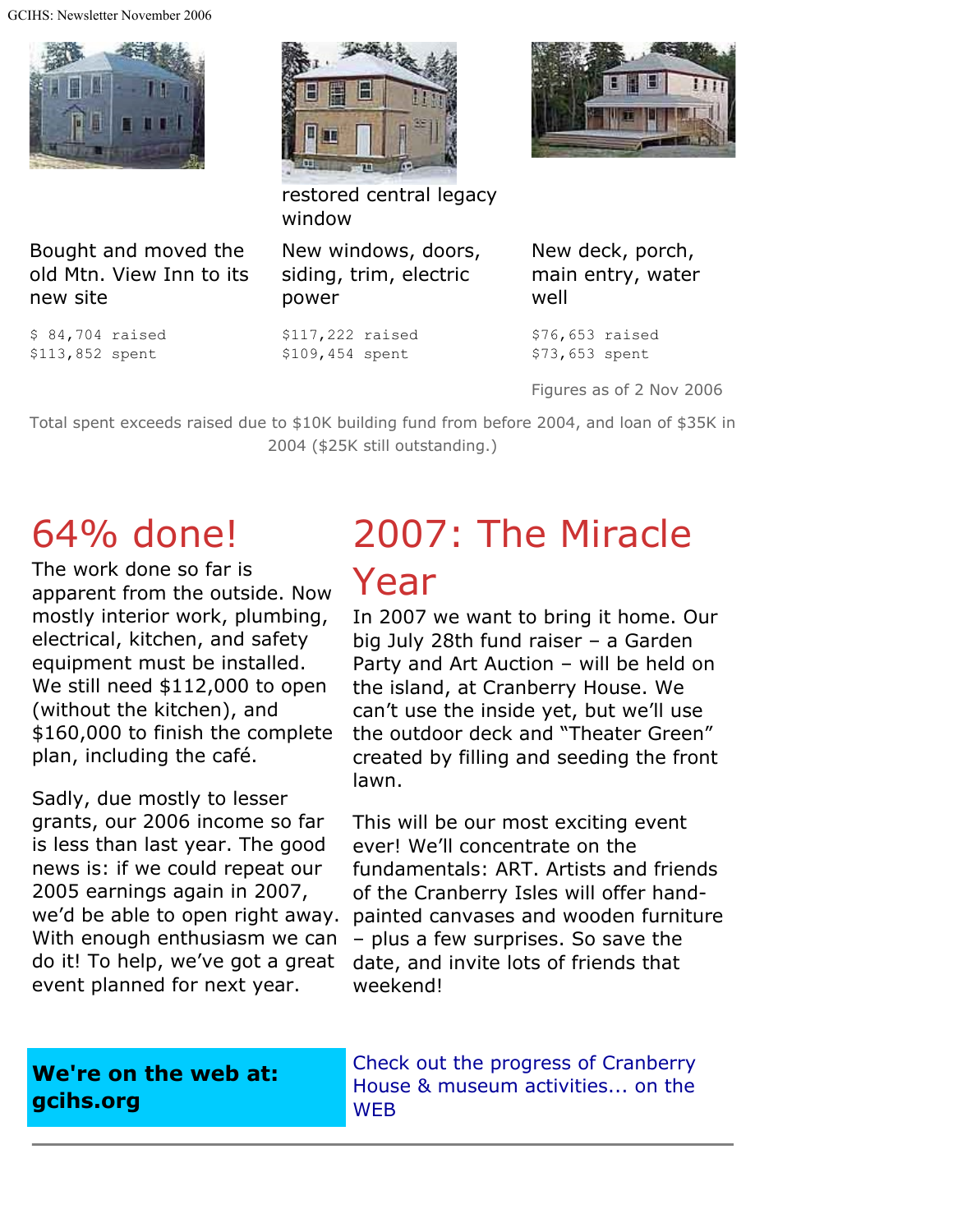## A BIG 2007 Event "**Garden Party**"

#### *Mark your calendar for Saturday, July 28th*

Meet us on the "Theater Green" at Cranberry House for an exciting afternoon with live music and good food in a garden atmosphere. Best of all will be a wonderful auction of "Painted Pieces," sturdy wooden items such as chairs and stools handpainted by Cranberry Isles artists and personalities. They'll become valued one-of-a-kind conversation pieces for your island home.

The auction will also include a prized assortment of donated art, an opportunity to pledge native plants and trees for planting in our garden and grounds, and some other surprises. You'll also be able to buy chances on another beautiful island quilt created especially for us by Beverly Sanborn.

#### **How you can help**

Do you have a wooden piece crying out to be painted, such as a footstool or birdhouse? We'd love to have it, and even more so if you'll decorate it in an artistic way for the Painted Pieces sale.

Or do you have an artwork or painting to donate? All your taxdeductible gifts will make this event an even bigger success.

By next Spring, the front lawn and garden areas of Cranberry

### Work at Cranberry House

#### **2006 Accomplishments**

This Spring we finished exterior work on the front deck, porch, and steps. Then the well was drilled. Fall saw the completion of interior work on the entry hall, stairway, handicap lift shaft, and upstairs storage closet, with oak floors in all those areas, except the closet. The retaining wall for the earthen entry ramp was recently built. Soon we expect to install the well pump and tank, and bring fill and topsoil(loam) to the site, for landscaping next year.

#### **2007 Work Anticipated**

Fill and loam will be spread to create an even front lawn, and connect the earthen access ramp to the deck. Funds permitting, we'll install the fire escape, sprinkler system, second floor bracing, electrical, plumbing, flooring, and deck railings.

### Need a tax deduction? Give to your favorite Museum!

We are a 501  $(c)(3)$  tax exempt organization. All your money goes to a worthwhile project, with no administration fees. All donations, large or small, yield the **satisfaction** of enriching the community, but substantial donors also get significant **tax benefits**, plus **lasting recognition** through a permanent named remembrance item. Your name, or that of a loved one, will be engraved on a plaque by the item  $-$  to remind future generations of your thoughtful support.

| Amount   Item (choose one or more)                                       |
|--------------------------------------------------------------------------|
| $\sqrt{\frac{1}{2}}100,000$ Heritage Museum <i>or</i><br>Cultural Center |
|                                                                          |